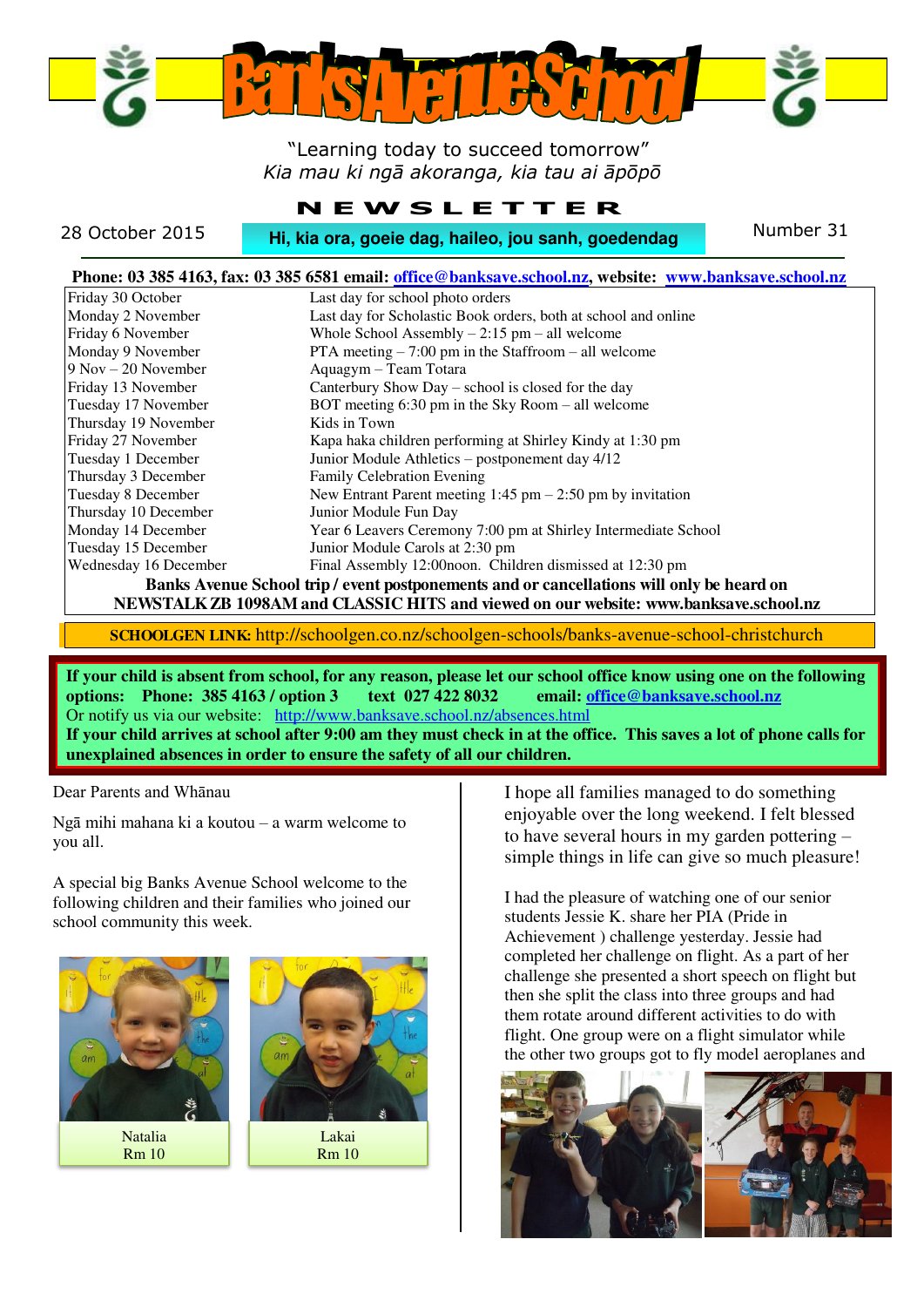helicopters. She had even arranged two amazing prizes for the two students who showed the most promise flying. This was an awesome PIA presentation and I was truly proud of how Jessie enthused and shared her passion for flight with other students. Imagine if one day one of those students become a pilot because of Jessie's teaching. Well done Jessie – you truly are a motivated learner and teacher!



Daniel and Otis - winners of Jessie's flying contest.

#### **Pool key for Hire**

We are very lucky that each year Shirley Intermediate let us hire keys to their school pool. Below are the details for how to do this. Thanks Mr Siave and staff for your generosity!

#### **Key hire**

Primary families can hire school keys for \$60.00 for the full period to the end of March 2016. \$10.00 is refundable when the key is returned.

There is a contract available for viewing at school. We will load this on our website. The pool is not available until 6:00 pm on school days. Throughout January the pool will be open to the



public from 1:00 pm to 5:00 pm on Mondays, Wednesday and Fridays. Key holders would not have key access on those twelve opening sessions. They would have to pay the entry price. But they would have key access outside those times. Check our

website for a copy of the contract, and sign up and pay at the school office.

#### **Leaving Banks Avenue???**

Many thanks to the parents who have already notified us that their children will not be returning to Banks Avenue School in 2016. We are just about to make up classes for 2016 so we need to know if your child is leaving Banks Avenue School ASAP. Please contact the office: Phone 385 4163 or email: [office@banksave.school.nz](mailto:office@banksave.school.nz)

#### **Frequently Asked Questions (FAQ)**

Last week I let you know that we will shortly be inviting parents down to see Dudley classes in action. To help us with our preparation for this visit we want to prepare a FAQ fact sheet on questions parents have about collaborative teaching and learning, changes in education and the shift to innovative learning spaces. If you have a question please click on the link below: [http://www.banksave.school.nz/faq-modern](http://www.banksave.school.nz/faq-modern-learning-practice.html)[learning-practice.html.](http://www.banksave.school.nz/faq-modern-learning-practice.html) This page is under the 'Our School' heading on our website. You can also submit your questions via email to [tmora@banksave.school.nz](mailto:tmora@banksave.school.nz) or return the slip below.

#### **Staffing 2016**

Next year we will be beginning the year with fifteen classes. That is the same as this year. We currently have two teaching positions being advertised in the senior school. One is for a permanent teacher and the other is for a fixed term teacher. We hope to make these appointments in the next three weeks. In our budget for 2016 we are building in money to put teacher aides into classrooms. If you have an interest in being a teacher aide for a few hours a week and have some experience please let me know – [principal@banksave.school.nz](mailto:principal@banksave.school.nz) Next year we will officially advertise these positions.

**Go the All Blacks!!** 

National pride is a wonderful thing- hopefully this weekend we all get a huge dose of it!

## **FRIDAY 30 OCTOBER LET'S ALL WEAR BLACK TO SUPPORT OUR BOYS!**





**Scholastic Book Orders**  Last day for orders both to the office and online is**: Monday 2 November**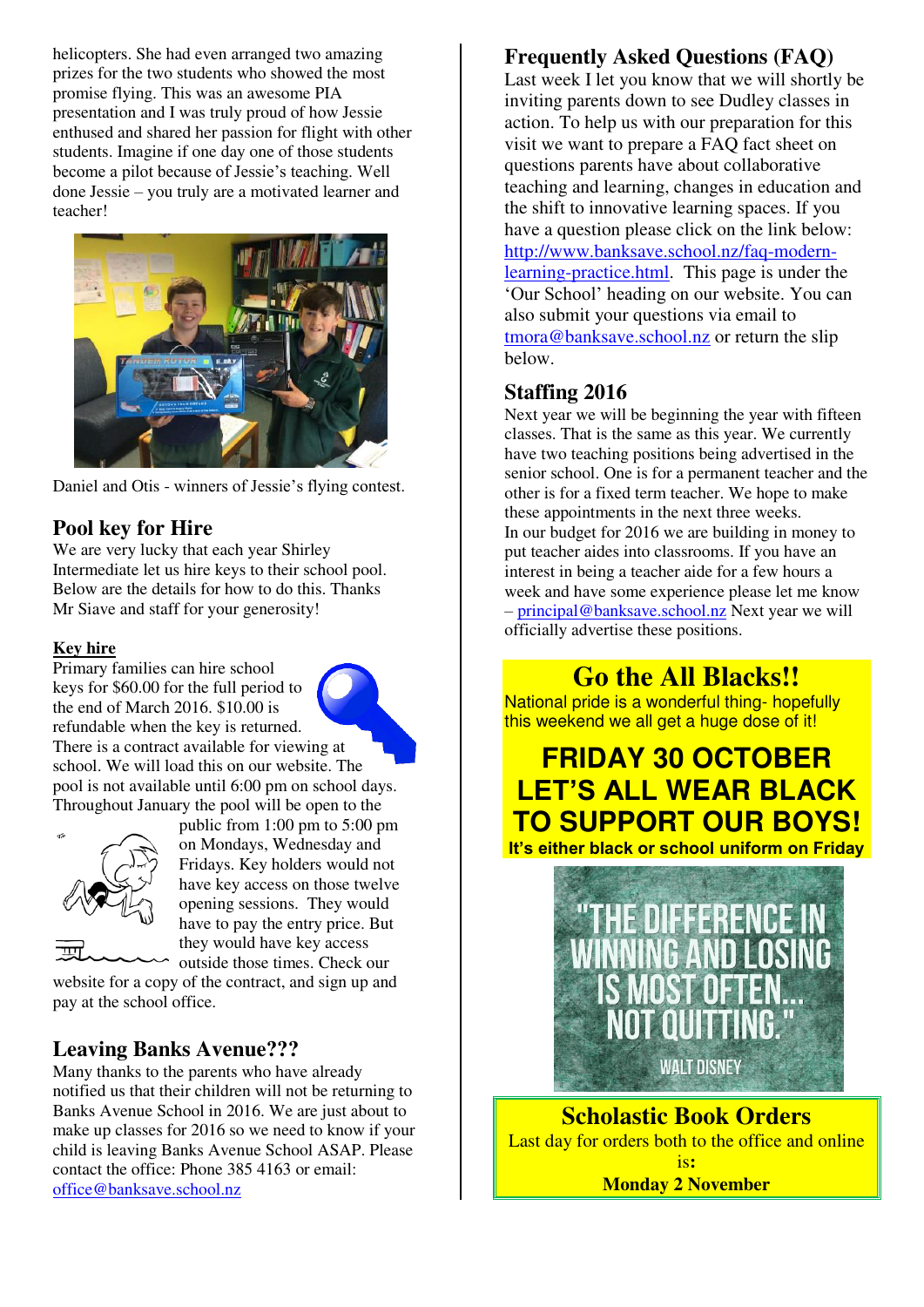# **'HOT SHOT' LEARNER**





**Blade has been working very hard at his number lines in maths. His teachers, Ms Thompson and Mr Josland have noticed an excellent attitude towards his learning.** 

**Well done Blade. Keep up the great work** 

#### **AQUAGYM – TEAM TOTARA REMINDER ALL MONIES MUST BE PAID BY FRIDAY 30 OCTOBER.**

**If you need help or support with your payments, please contact Colleen at the school office. Swim Programme begins Monday 9 November.** 

**All Blacks kick the ball All Blacks never loose All Blacks like weetbix**

**The best team is the All Blacks Line Outs All Blacks are awesome By Rylee Room 16** 

**All Blacks kick the ball Line outs Like to kick the ball Backs kick over the post Like passing the ball A winning team Conversions Kick the ball Scrum** 

 **By Donovan Room 16** 

#### **DISCOVERY TIME IN ROOMS 1 & 2**

In Room 1 and 2 we have been learning about money. We baked cookies, muffins and decorated biscuits. Today we had a shop at Discovery time and could spend the money we had also made. Benjamin, Kate and Quinley were the shopkeepers. Muffins cost \$1.20, cookies cost \$1.70, decorated biscuits cost 50c and coloured water was 40c. We had fun shopping!









#### **BOARD OF TRUSTEES**

Next meeting Tuesday 17 November at 6:30 pm In the Sky Room All welcome